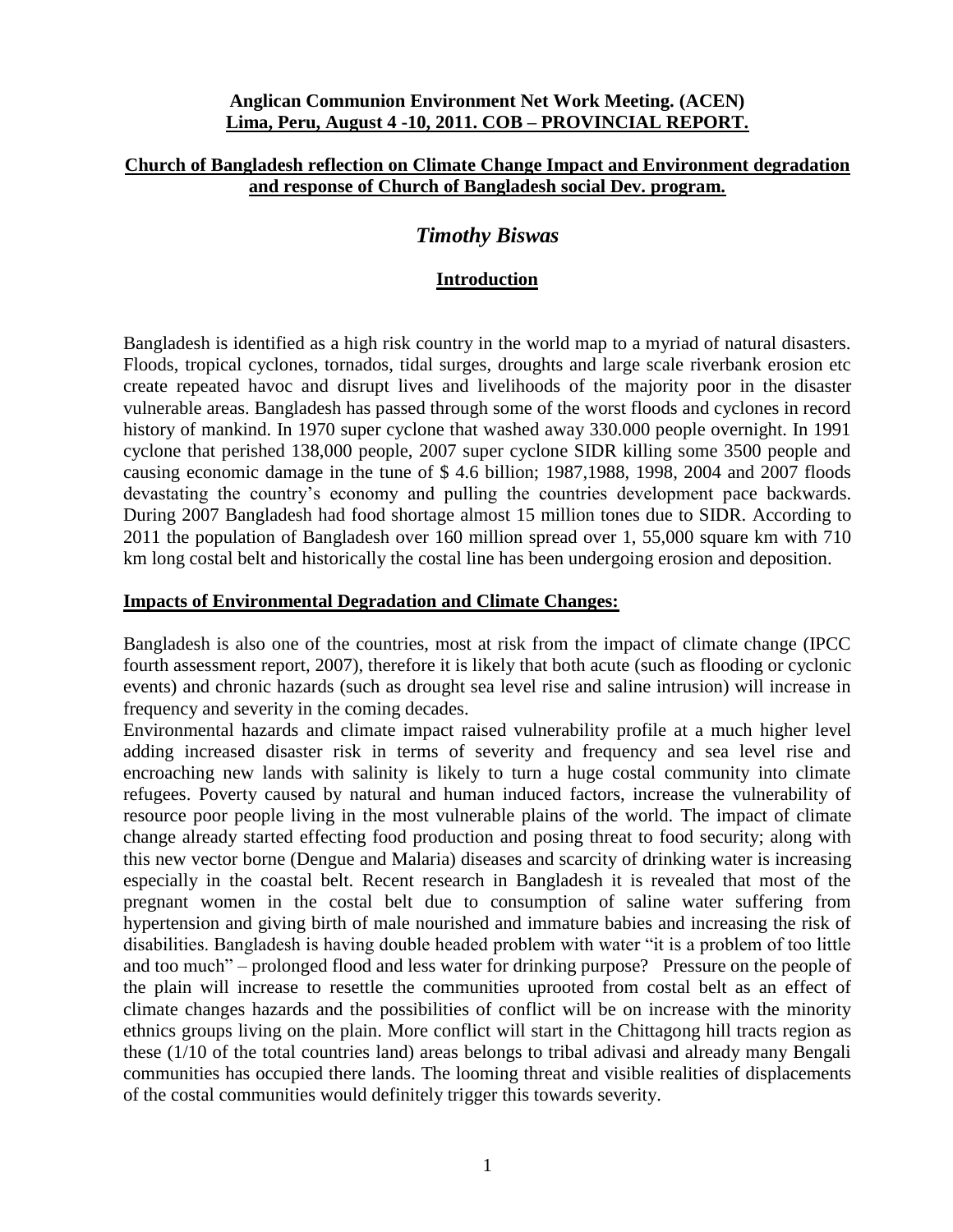In terms of the impact of climate change few places in the world will experience the range of effects and the severity of changes that will occur in Bangladesh, which will include: Average weather temperatures rising; more extreme hot and cold spells; rainfall being less when it is most needed for agriculture, yet more in the monsoon when it already causes floods; melting of glaciers in the source areas of Bangladesh's rivers altering the hydrological cycle; more powerful tornados and cyclones; and sea level rise displacing communities, turning freshwater saline and facilitating more powerful storm surges. The impact will be intensified by the fact that Bangladesh is both one of the most populated and one of the poorest nations on earth. Adivasis (ethnic minorities), religious minorities, women, children, disabled people and the poorest-ofthe-poor people being the most. It is very important notice that the seasons already has changed; there is no more spring exist. The summer is prolonged to five months and winter and rainy season is visible and unpredictable which are having direct effect on food production and health hazards and increasing scarcity of pure drinking water.

Currently, about 6.0 million people are already exposed to high salinity  $(>5$  ppt), but due to climate change this is expected to increase to 13.6 million in year 2050 and 14.8 million in 2080 and the population in Khulna, Satkhira and Bagerhat will be most affected (Mohal & Hossain, 2007)

Emission rate in Bangladesh 0.3 tones per persons yearly only but one of the hardest hit country of the impact of climate change due to the economic supremacy and lust of wealth of some western and Asian counties of the world. Up till now this period about 2.7 million hectares of land in Bangladesh are vulnerable to annual drought Reductions in yield could potentially be as high as a 17-28% decline for rice and 31-68% decline in wheat production (Karim *et al*, 1999). So 8% smaller rice harvests and a 32% smaller wheat harvests by 2050 now look likely (IPCC in Reid *et al*, 2007).

Conservative studies show that Bangladesh is to loose between 17,000 and 22,000 SQR kms of land, nearly one third of the country in the southern part due to sea level rise of 1-1.5 meter by 2050.

Bangladesh has been ranked as the 3rd most vulnerable in the world to sea level rise in terms of the number of people and in the top ten in terms of percentage of population living in the low elevation coastal zone. Therefore the threat of the communities being forced away due to the effects of climate change is one of the most severe on earth (McGranahan *et al*, 2006).Currently almost 40 million live in the coastal areas of Bangladesh but depending on the rate of population growth, by 2080 when the situation begins to get more serious it could be between 51-97 million in this vulnerable area.

In year 2050 assuming a sea level rise of 27 cm, around 26 million people will be at a low risk and almost 7 million will be at medium risk of flooding, of which 58% of these people will be from Khulna, Jhalokati, Barisal and Bagerhat districts. In year 2080 assuming a sea level rise of 62 cm, 17 million, 12 million and 14 million people are expected to be at low, medium and high risk respectively, of being permanently flooded by the sea (Mohal &Hossain, 2007). Along side continuous high rate of population growth and the threat of internal displacement of communities is looming sever problem for Bangladesh.

The total length of the Bangladesh coastline is 710 km long (Mohal *et al*, 2006) and historically, the coastline has been undergoing erosion and deposition. However, the balance between the two is being affected by climate change, such as more powerful cyclones and a higher sea level; with the result that more erosion is likely to occur but less deposition of sediments. As a result for a 2 cm rise in sea level the coast may go back 2-3 meters a year or 80-120 meters by the year 2030, which means Cox's Bazar beach the longest in the world will completely disappear (Islam,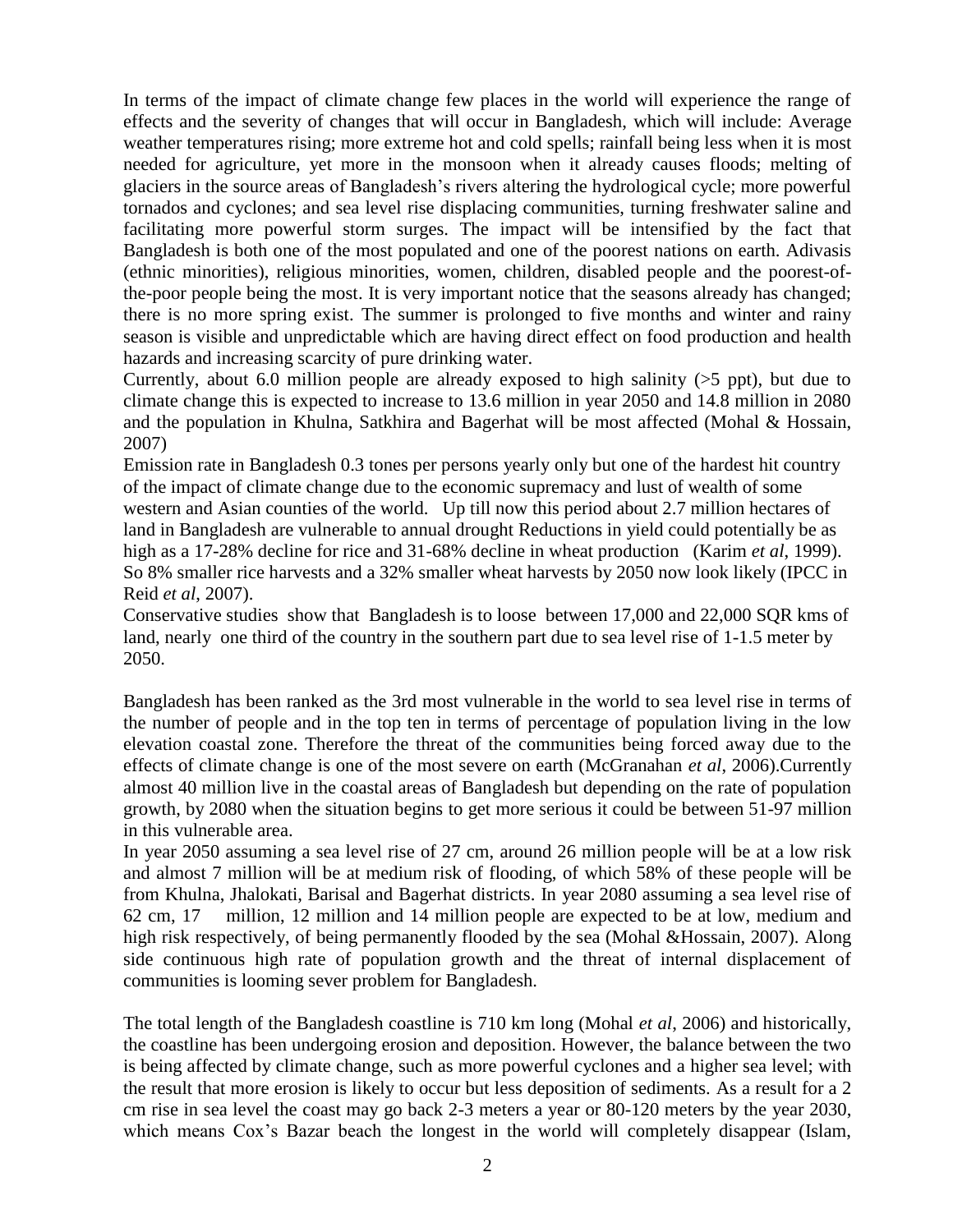1994). In terms of area this means that 5,800 hectares of land could be lost to sea erosion by 2030 and 11,200 hectares by 2075, together with 13,750 tons of food grain production by 2030 and 252,000 tons of food grain production by 2075 (Islam *et al*, 1999). People will also be displaced, for example the island of Kutubdia, just off the coast of the southern district of Cox's Bazar, has shrunk by half in less than 50 years and is expected to vanish completely in another 70 years due to erosion, partly caused by the 1991 cyclone. 20,000 people from the island have been forced to move to a slum on the mainland and the remaining 150,000 may soon have to join them (Christian Aid, 2006).

### **Initiative of the government of Bangladesh:**

With this backdrop, it was felt necessary by the Disaster Management Bureau of Bangladesh to review and revise the SOD (Standing orders of Disasters) 1999. In order to prepare the SOD under the auspices of the UNISDR, (United Nations International Strategy for Disaster Reduction) has adopted the Hyogo Framework of Action 2005-15, emphasizing disaster risk reduction and strengthening emergency response systems. Bangladesh is a signatory to the framework. Considering the fact that South Asia, with its population of about 1.3 billion, is one of the regions highly exposed to a variety of natural and human-induced hazards which pose a great development challenge for all. SOD has clarifies details roles and responsibilities of Ministries, Divisions, Departments, various committees at different level and other organization involved in disaster risk reduction and emergency management.

Apart from this Bangladesh is one of the first countries to developed NAPA (National action plan on Adaptation). A couple of projects are on in relation to forestations and some Tk.700 corer has been set aside to respond climate hazards. One very interesting feature that Red Crescent and Disaster Management bureau of Bangladesh has developed over 50000 (fifty thousand) volunteers who are enthusiastically ready to response any disaster in the costal belt or any part of the country. They need upgrade them with proper and efficient equipment for communication, rescue, first hand food transportation and distribution etc. The knowledge and education on DRR, mitigation and adaptations are the part and parcel of the volunteers training with the realization that without this countries space of development such as food production and economic growth are pulling back which means if the country make a move five step ahead but the increased frequency of the impact of climate changes pulling ten steps behind. On the other hand the booming population growth on this small piece of land has failed to maintain space with the required food production and country in the grief of food insecurity. So the alternative development model before the country is depending on energy and industry and thus to follow western style of economic development.

# **Response of Church of Bangladesh social Dev program of COB.**

Since 1981 CBSDP is quite aware about the environmental degradation and pollution mainly due to use of unscientific use of chemical fertilizers, pesticides and indiscriminate felling of trees for cooking and bricks fields. Beside that, the effluent from over 300 tanneries situated on the bank of rivers of Buriganga and Shitalakha continuously polluting the rivers water. And gradually the country was coming in to the grip of climate effect due to emission of Green House Gas took time to conceive by the majority of the people. The process of desertification, drought, and every year drooping underground water table and prolonged flood and increasing hot and cold wave and over all unpredictable weather and seasonal changes were visible but realization came little late due to shortage of information, knowledge, ignorance and high rate of illiteracy. However CBSDP became conscious to all these changes (although not in full) well in advance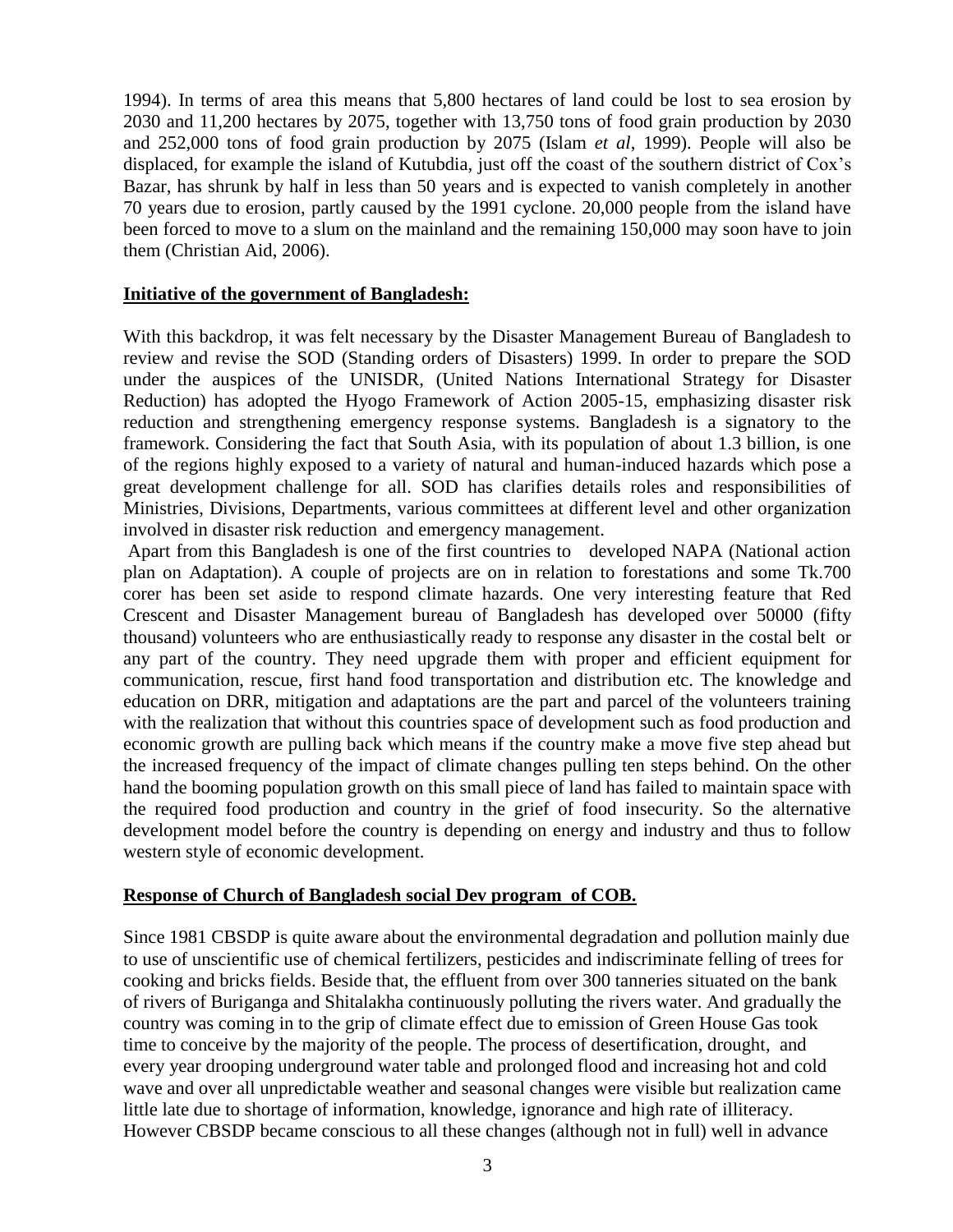then many others which helped to take and encourage following steps as time passed on with acquiring new knowledge, skills and information's:

- $\triangleright$  Till to-day over two hundred thousand trees both fruits and timber trees have been planned in different working areas of CBSDP with the purpose of maintaining healthy nature and environment, Sequestrations of Carbon as we chose the pattern of western nature of economic development. Encouraging compost and using local knowledge based pesticide alongside chemical pesticide.
- $\triangleright$  Distributed relief goods, provided shelters & Tube wells. For preparedness developed over 500 hundreds volunteers who can help during the time of Disaster. Constructed 35 nos .flood shelter.
- $\triangleright$  For the last four years CBSDP have shifted the approach towards Disaster Risk Reduction, Mitigation & Adaptation and in the process moving towards creating a resilient community.
- $\triangleright$  In the southern belt (Gopalganj-Barisal-Faridpur-Khulna) CBSDP has started a Project with the Support of TEARFUND-UK where we are trying to mobilize church to go for adaptive measures and in process encompassing the majority from other faiths to join CBSDP's initiative. CBSDP is encouraging priest, catechist, women guilds, youths and religious leaders interested youths from other faiths too.
- $\triangleright$  Tree plantation remains the main activities. As Environmental degradation and Climate impact is a justice issue CBSDP encouraging network among the Tear fund partners Churches and connecting with other secular net work so that a strong advocacy and lobbing can be started from the grass root level to national level. CBSDP is the member of ACT-ALLIANCE and SOUTH ASIAN CLIMATE ACTION net work.
- Rt. Rev. Bishop Sarker, Rev. Haman Halder and Mr. Timothy Biswas participated at the South Asian Head of Protestant Churches Meeting held in Ladhak, in India 2009. Where we advocated for stooping the courses of rivers by construct ting dams in India side as most of the rivers originated in India and flowing through Bangladesh. Due to changing rivers' natural echo system and continuously raising of river bed due to sedimentation Bangladesh is facing prolonged flood, flash flood, drought and silent disaster of steady river erosion . All are these Human induced hazards that creating vulnerability and disaster. We can not call it a direct impact of climate change but its intensity and severity is increasing due to impact of climate change..
- Rt. Rev. Bishop Baroi and the Present Moderator Rt. Rev. P.S. Sarker also has spoken in favor of climate justice and the fate of poor and badly affected countries in the assemblies of Church of Scotland and preached in different churches during last Lambeth Conference in UK.
- $\triangleright$  St. Andrews Theology college of Church of Bangladesh although not yet able to include subject related to climate but giving education on basic ecology. National churches council of India is trying include environment and climate issue a compulsory subject for their colleges and later on St. Andrews may follow that course. Now they have started a weekly bible study on the history of creation and disseminating awareness and mitigation knowledge in relation to climate impact and their possible response to this issue. Along side evolving strategy to work with the people of different faiths and other ecumenical bodies in relation to climate issues and HIV/AIDS, trafficking etc. In 2010 St. Andrews College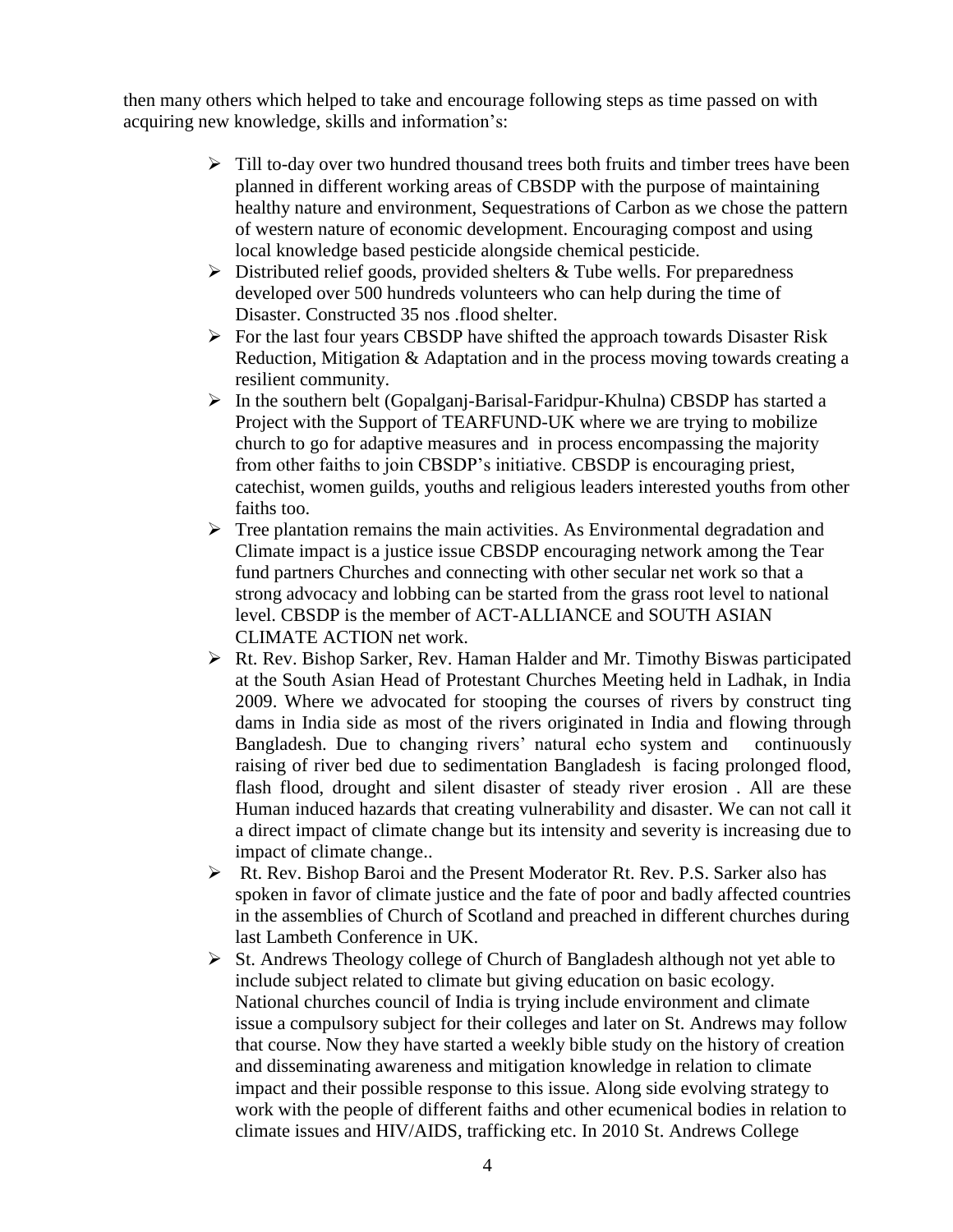organized a two days seminar in collaboration with Tearfund, and Christian College of Theology (CCTB) in Bangladesh on the issue of Environmental degradation and the impact of Climate Change. Mr. James Pander one of the COB's mission partners spoke on this occasion as a part of our advocacy activities. St. Andrews using EFFICOR material from India.

 Developing nurseries, encouraging floating garden, Kitchen garden, drip irrigation vegetables, Sack vegetables, wild vegetables, Medicinal plant, Rain water harvesting and drought tolerant crops. Hanging vegetables, Crab fattening, Bee keeping and honey processing (Apiculture)

(Grass cultivation, keora nursery  $\&$  Mele (Reed) cultivation, Embankment cropping – Adaptation to salinity and flooding and drought) These are being done by the other partner of the net work.

- $\triangleright$  CBSDP is trying to improve the knowledge and skills of existing staff members & volunteers and also trying to multiplying the numbers of the volunteers so that they can link themselves with the Government machinery right from the grass root level which is Disaster Management Bureau (DMB) of the Government of Bangladesh responsible for Disaster and Climate issue.
- $\triangleright$  CBSDP has trained a good numbers of staff on the strategy and technique of Advocacy, CEDRA (Climate Change and Environmental Degradation Risk and Adaptation assessments) & EA (Environmental Assessment).
- CBSDP has introduced fuel efficient smokeless stove, Bio-gas plant, and solar energy among the communities as alternative sources of energy.
- $\triangleright$  Constructing houses, latrine and tube wells on raised lands maintaining the height of the last upsurge of sea water.

# **Conclusion:**

On the present context the emission of green house gas by the industrial countries specially chine, India (who wants to justify with per capita population growth), USA, Brazil and Australia etc, on the high rate, the climate issue first needs to be considered as justice issue and for that we need to plan proper advocacy at different level for changing life style of the population causing global warming and same time educating others not to adapt or follow the same western life style and trend of economic development. And the priority should be reducing carbon emission by all who are major contributor for Global warming and severely affecting the innocent's countries.

Recently the step taken by the Australian government to impose carbon taxes is some how encouraging provided those are going to support most affected country's programme for adaptation and helping them to become resilient communities.

St. Paul in his letter to the Romans said that the future glory of Christ's return and a healed and restored earth and humanity can be achieved only in relation to the creation and to the children of God. He says, "All of creation waits with eager longing for God to reveal his children. That creation itself would one day be set free from its slavery to decay and would share the glorious freedom of the children of God. For we know that up to the present time all of creation groans with pain, like the pain of childbirth. But it is not just creation alone which groans; we who have the Spirit as the first of God's gifts also groan within ourselves as we wait for God to make us his children and set our whole being free."(Romans 8:19, 21-23)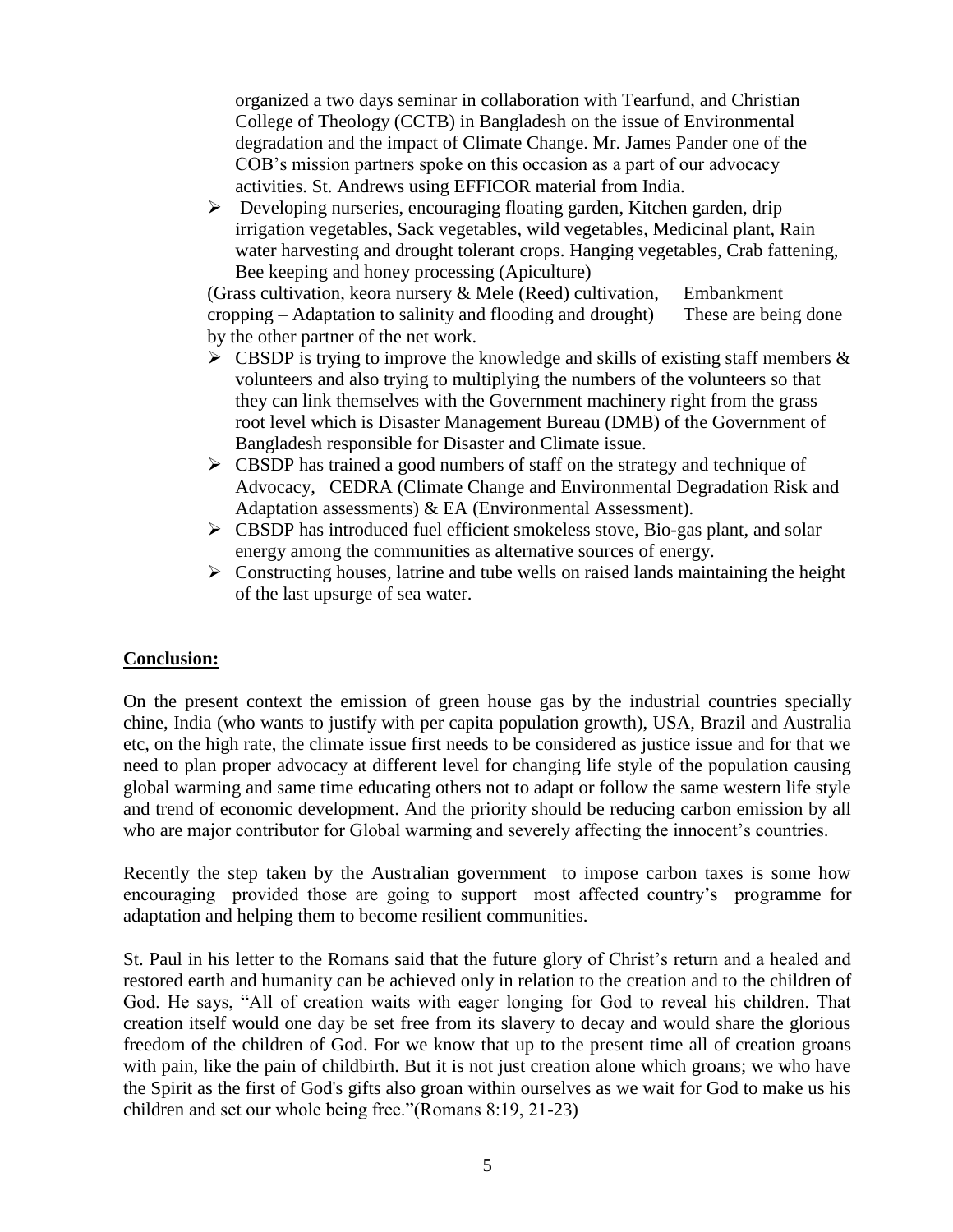From this conference we can pledge for establishing eco-justice committee/commission in all provinces of Anglican Communion (could be done in the priority basis in the countries those are badly affected and who are causing this devastations and destroying our mother earth) and ecumenical organizations and community of faiths to take forward advocacy & lobbying in the light of its theological and spiritual understanding and practices for curbing emission of green house gas. We must work out strategy to educate the people to bring changes in their life living which is causing huge damage to the million of people and mother earth/creation. Along side we must carry forward and support projects and programme of adaptation, mitigation and transfer of technology and funds for building resilient communities in the affected countries.

The Evangelical Environmental Network explains that as Christians we should care about what happens to the poor because God loves them. We care about these projected impacts of global warming because they are a profound challenge to Christian justice and Jesus' call to care for "the least of these" (Matthew. 25:40,45). Pollution that causes the threat of global warming violates Jesus' Great Commandments to "Love the Lord your God with all your heart and with all your soul and with all your mind and with all your strength" and "Love your neighbor as yourself" (Mark. 12:30-31), and the Golden Rule to "Do to others as you would have them do to you" (Luke. 6:31). And Global Warming is a breach of our responsibility to care for God's other creatures (Genesis. 2:15). Failure to act to reduce the impacts of global warming denies Christ's Lordship. We are called to love and protect those with less power, such as the poor, children, the unborn, those yet to be born, and our fellow creatures. Global warming has profound implications for their welfare. Reducing this threat is part of what it must mean today to love God and our neighbors, as Jesus taught us to do'.

In concluding my submission, I would like to share as we celebrate the memory of Jesus, the refugee who experienced the pains and pathos of being a refugee in Egypt can be seen in the life of existing almost 26million climate refuges scattered all over the world and many more to add if justice is denied towards global warming. We realize that the "house of slavery" (our slavery mentality of increasing wealth) could be transformed into the "house of refuge'' for Jesus family which inspires our countries and churches to be "home of refugees," This sentiment can be widely circulated among the worldwide churches, civil society movements and partner agencies if it is genuinely internalized and transformed in our action.

#### **Biography of Mr. Timothy Biswas**

- Bachelor of Arts from the University of Rajshahi.in 1973

- Diploma on social development in 1981 from St. Fx. University, Antigonish, N.S. Canada 1981.

(Learnt a very important issue; Relation between man and women and Man, women and nature.)

- Worked as the Head of the (Coordinator) Church of Bangladesh Social Dev. program. from 1978 to 1986 ( Planted huge numbers of trees to protect the desertification process of the northern and western part of the country and initiated environmental education explaining benefit of trees to the communities and staff. Undertook many relief and Rehabilitation program as the out come of natural calamities. organized many women's and children's program.

-Participated Development studies course in Selly oak colleges in Birmingham affiliated with Brimming ham University in 1987. Main issue causes of underdevelopment & poverty where we discussed the linkage between environment and agriculture production.

- Worked as the Executive Director (1986 to 1998) of LIFE-BD an organization initiated in the northern part of the country with the participation of the people of different faiths. Worked for educating; rights of the women and children. Established women's. group, People's organizations and federations. Developed nurseries for income as well as to protect environment. Participated in the Tree fair at the district level organized by the government and honored with award.

- Worked as an advisor of CBSDP from 1998 to June 2000.